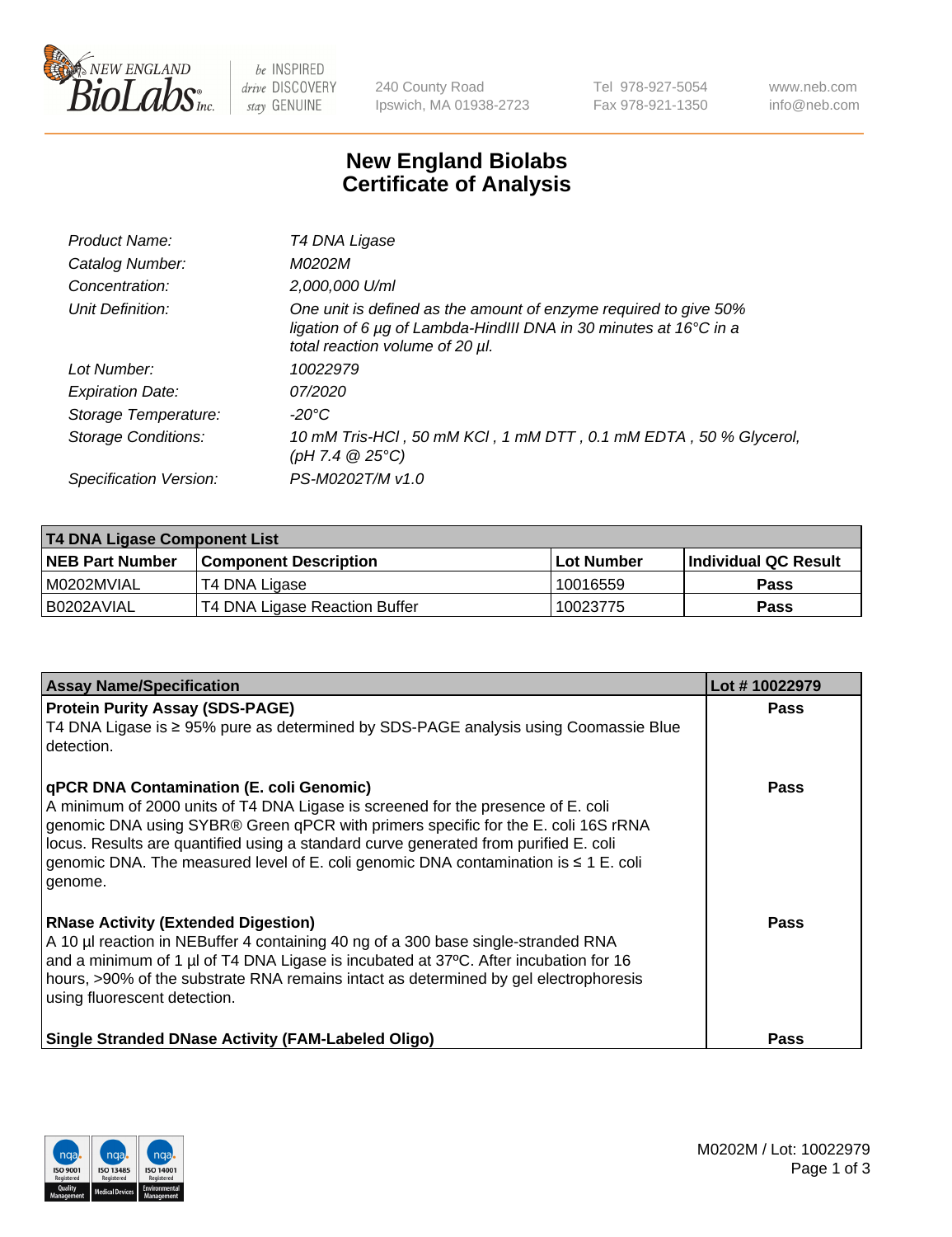

be INSPIRED drive DISCOVERY stay GENUINE

240 County Road Ipswich, MA 01938-2723 Tel 978-927-5054 Fax 978-921-1350 www.neb.com info@neb.com

| <b>Assay Name/Specification</b>                                                                                                                                                                                                                                                                                                                                                                                    | Lot #10022979 |
|--------------------------------------------------------------------------------------------------------------------------------------------------------------------------------------------------------------------------------------------------------------------------------------------------------------------------------------------------------------------------------------------------------------------|---------------|
| A 50 µl reaction in CutSmart® Buffer containing a 20 nM solution of a fluorescent<br>internal labeled oligonucleotide and a minimum of 10,000 units of T4 DNA Ligase<br>incubated for 16 hours at 37°C yields <5% degradation as determined by capillary<br>electrophoresis.                                                                                                                                       |               |
| <b>DNase Activity (Labeled Oligo, 3' extension)</b><br>A 50 µl reaction in CutSmart® Buffer containing a 20 nM solution of a fluorescent<br>labeled double-stranded oligonucleotide containing a 3' extension and a minimum of<br>10,000 units of T4 DNA Ligase incubated for 16 hours at 37°C yields <5% degradation<br>as determined by capillary electrophoresis.                                               | Pass          |
| <b>DNase Activity (Labeled Oligo, 5' extension)</b><br>A 50 µl reaction in CutSmart® Buffer containing a 20 nM solution of a fluorescent<br>labeled double-stranded oligonucleotide containing a 5' extension and a minimum of<br>10,000 units of T4 DNA Ligase incubated for 16 hours at 37°C yields <5% degradation<br>as determined by capillary electrophoresis.                                               | <b>Pass</b>   |
| Double Stranded DNase Activity (Labeled Oligo)<br>A 50 µl reaction in CutSmart® Buffer containing a 20 nM solution of a fluorescent<br>labeled double-stranded oligonucleotide containing a blunt end and a minimum of<br>10,000 units of T4 DNA Ligase incubated for 16 hours at 37°C yields <5% degradation<br>as determined by capillary electrophoresis.                                                       | Pass          |
| <b>Endonuclease Activity (Nicking)</b><br>A 50 µl reaction in NEBuffer 1 containing 1 µg of supercoiled PhiX174 DNA and a<br>minimum of 2000 units of T4 DNA Ligase incubated for 4 hours at 37°C results in <10%<br>conversion to the nicked form as determined by agarose gel electrophoresis.                                                                                                                   | Pass          |
| <b>Exonuclease Activity (Radioactivity Release)</b><br>A 50 µl reaction in NEBuffer 1 containing 1 µg of a mixture of single and<br>double-stranded [3H] E. coli DNA and a minimum of 2000 units of T4 DNA Ligase<br>incubated for 4 hours at 37°C releases <0.1% of the total radioactivity.                                                                                                                      | Pass          |
| <b>Ligation and Recutting (Terminal Integrity, Digested DNA)</b><br>A 20 µl reaction in 1X T4 DNA Ligase Reaction Buffer containing 2 µg of Lambda<br>DNA-HindIII Digest and a minimum of 4000 units of T4 DNA Ligase incubated for 16<br>hours at 37°C results in >95% ligation of the DNA fragments as determined by agarose<br>gel electrophoresis. Of these ligated fragments, >95% can be recut with HindIII. | Pass          |
| <b>Non-Specific DNase Activity (16 Hour)</b><br>A 50 µl reaction in NEBuffer 1 containing 1 µg of CIP-treated Lambda-HindIII DNA and<br>a minimum of 2000 units of T4 DNA Ligase incubated for 16 hours at 37°C results in a<br>DNA pattern free of detectable nuclease degradation as determined by agarose gel                                                                                                   | Pass          |